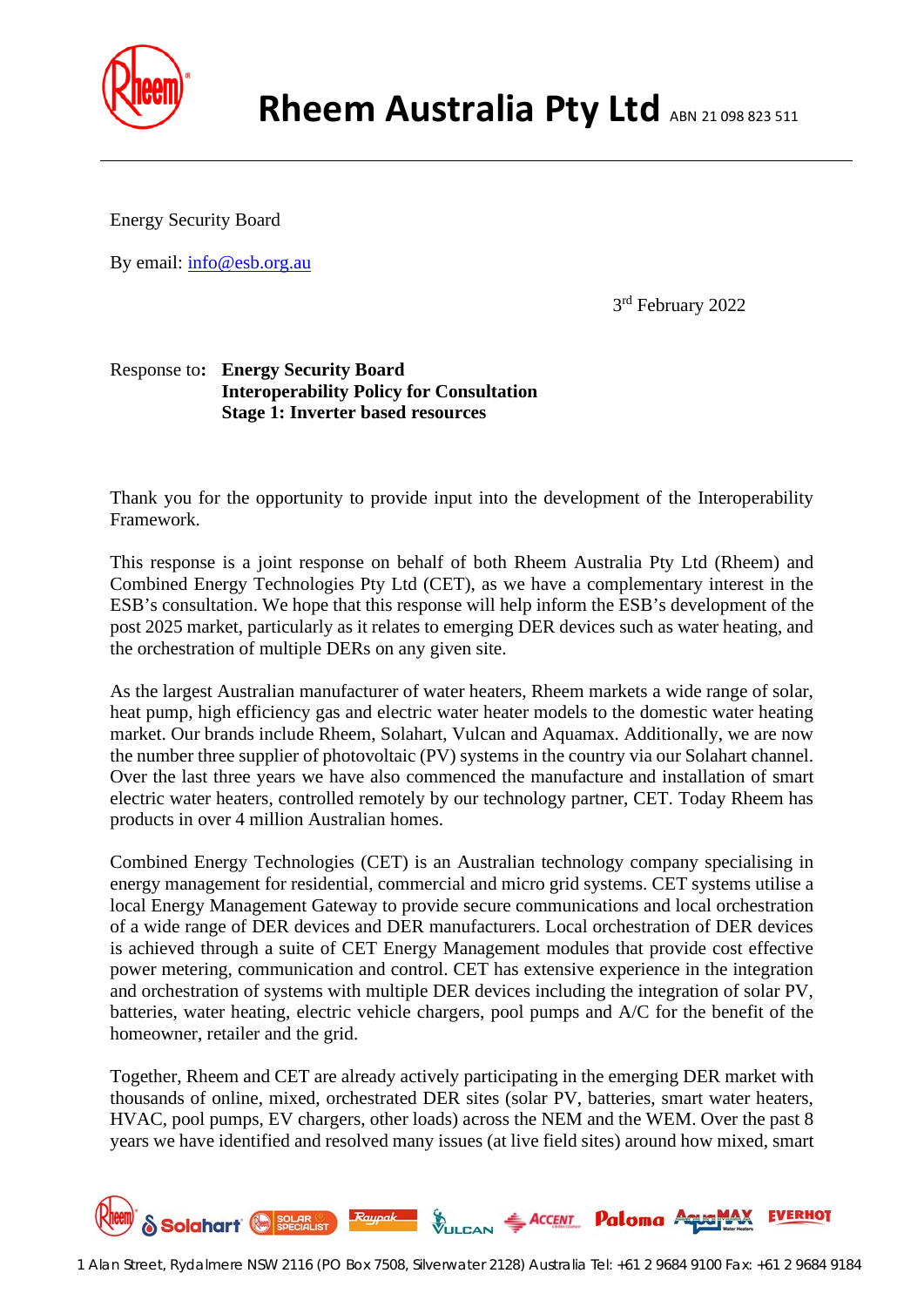DER sites can be orchestrated to achieve the best financial outcomes for consumers, whilst providing a foundation for grid support services such as Contingency FCAS.

\_\_\_\_\_\_\_\_\_\_\_\_\_\_\_\_\_\_\_\_\_\_\_\_\_\_\_\_\_\_\_\_\_\_\_\_\_\_\_\_\_\_\_\_\_\_\_\_\_\_\_\_\_\_\_\_\_\_\_\_\_\_\_\_\_\_\_\_\_\_\_\_\_\_\_\_\_\_\_\_\_\_

We (Rheem and CET) are founding members of the ANU led CSIP-Aus working groups. Further, we have deployed thousands of mixed DER sites across the NEM and WEM. This gives us a unique insight into the issues facing the widescale economic deployment of consumer DER, the requirements and positive outcomes realised from interoperability, and the flow on effects realised such as the ability for the consumer to churn their sitewide orchestrated DER assets to the energy market service provider of their choosing.

The focus of our response is with respect to the "key findings" of the FTI Consulting report. These include:

- the assumptions and conclusions around the Mechanisms for Control and the flow on impacts to achieving the ESB Principles
- the subsequent evaluation against the criteria of the Assessment Framework (per Section 3 of the FTI Consulting report); and
- It is here that we believe our empirical field evidence can help refine the Assessment Framework to deliver on the specific ESB principles, which we will address.

We have split our response into 2 sections - an overview of our position on interoperability (pgs) 3-10) and specific responses to the questions raised in the consultation (pgs 11-18).

As this submission has been prepared using the expertise of a number of Rheem and CET personnel, I would ask that any enquiries related to the submission are directed in the first instance to myself. I will then co-ordinate follow up responses to your enquiries or further meetings, if required, with the appropriate personnel within our organisations.

Yours Sincerely

William.

**Ashraf Soas General Manager Transformation RHEEM AUSTRALIA PTY LTD**  ashraf.soas@rheem.com.au M: +61 417 061 380

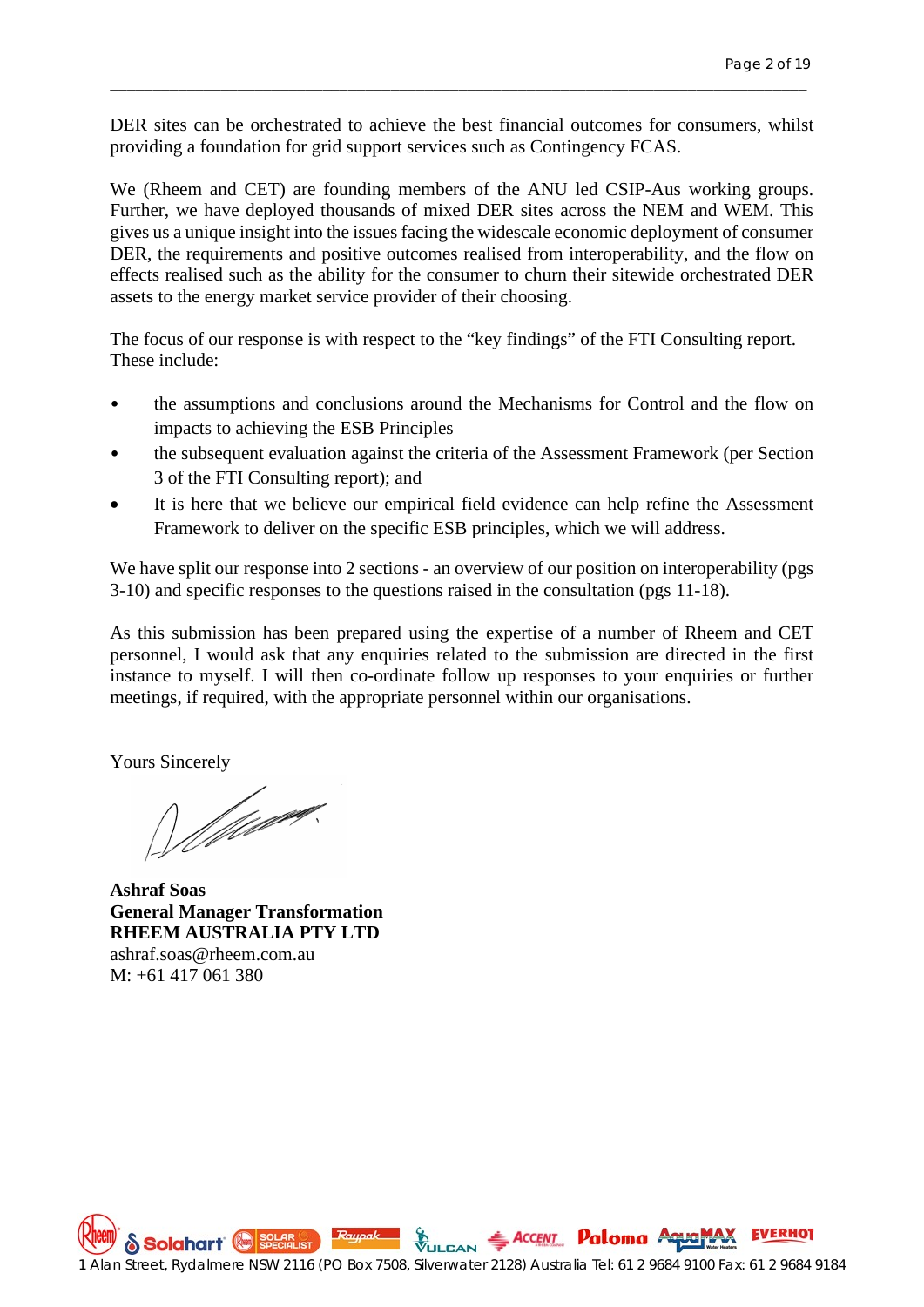

\_\_\_\_\_\_\_\_\_\_\_\_\_\_\_\_\_\_\_\_\_\_\_\_\_\_\_\_\_\_\_\_\_\_\_\_\_\_\_\_\_\_\_\_\_\_\_\_\_\_\_\_\_\_\_\_\_\_\_\_\_\_\_\_\_\_\_\_\_\_\_\_\_\_\_\_\_\_\_\_\_\_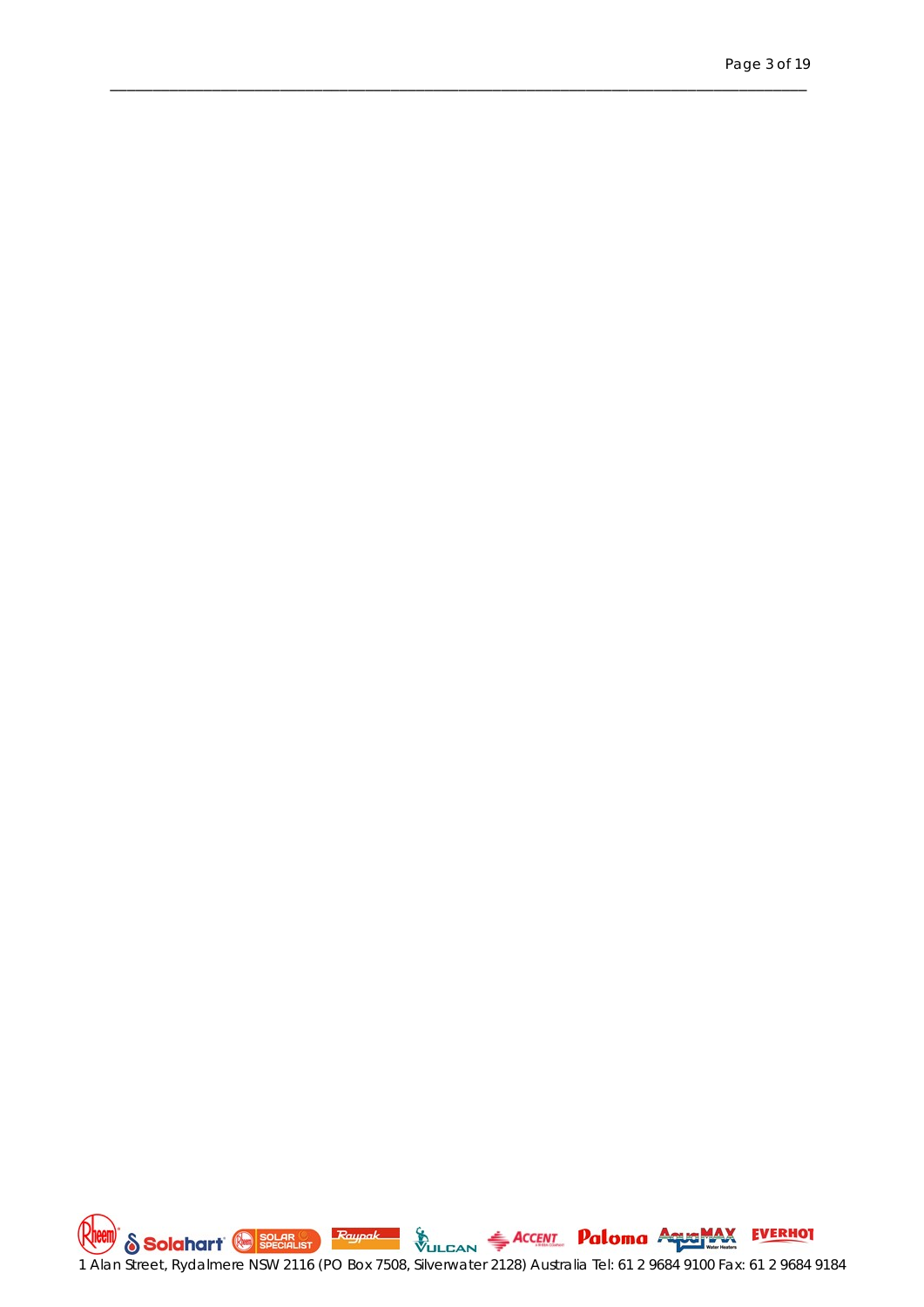#### **Response Overview:**

In summary, our recommendations are as follows:

That support for CSIP-Aus be made mandatory:

- From DNSP/DSO to Aggregator
- From DNSP/DSO to DER (single DER device or site edge gateway where there is multiple DER at a site)

\_\_\_\_\_\_\_\_\_\_\_\_\_\_\_\_\_\_\_\_\_\_\_\_\_\_\_\_\_\_\_\_\_\_\_\_\_\_\_\_\_\_\_\_\_\_\_\_\_\_\_\_\_\_\_\_\_\_\_\_\_\_\_\_\_\_\_\_\_\_\_\_\_\_\_\_\_\_\_\_\_\_

- From Aggregator to site (single DER device or site edge gateway where there is multiple DER at a site); and
- That DER interoperability is mandated as a minimum to realise the ESB principles. This includes all DER to support local standards-based communications interfaces and local standards-based communications protocols such as Sunspec Modbus. Noting that local (on site) device level DER interoperability for specific DER such as inverters / battery inverters may be achievable via CISP-Aus, Sunspec Modbus or other published standards-based communications protocols.

The technical capability for interoperability between a consumer's DER and a site edge gateway that supports CSIP-Aus (which enables a Dynamic Operating Envelope - DOE) already exists in the market for a majority of devices today. For example, Rheem has thousands of mixed DER sites orchestrating interoperable DER across the NEM and WEM under HEMS control via a single point of entry site edge gateway. Our sites embrace interoperability with more than 15 different PV inverter and battery inverter brands supporting local open access protocols. However, despite the technical simplicity, a few PV inverter and battery inverter brands refuse to enable a local standards-based control interface on their DER. This is wholly to the detriment of consumers financially and ensures they are locked in such that they cannot churn their asset to a retailer / provider of their choosing.

We are aware that this is of concern to the ESB, consumer organisations, and most of the industry. This walled garden approach to DER is also increasingly affecting consumer financial gain and affecting delivery of a grid security of supply response where, for example, one DER asset is enrolled in a VPP for FCAS. We acknowledge that FTI Consulting has recognised this issue, solutions for which we will expand on. (Ref Section 1.3 FTI Consulting Report "…– consumers' smart hot water system fails to coordinate effectively with the storage asset….")

We have many such examples of the issues that this walled garden approach creates across our mixed DER sites. For example, where the storage asset (BESS) is part of an FCAS VPP, a charge / discharge by the storage asset (BESS) which is not part of the site DER orchestration will invoke a response from other DER (via the HEMS) thus negating the FCAS response. This issue introduces a potential threat to grid security of supply.

Support for interoperability must form part of regulatory reform as it provides a simple solution to this problem, as a voluntary approach to OEM based interoperability has failed. Further, Government can assist in the short term by mandating that PV inverters and battery inverters support standards based local control interfaces and communications protocols for interoperability as a requirement of entry into any Government rebate program, or preferably, as a requirement for connection to the distribution network. As there are only a handful of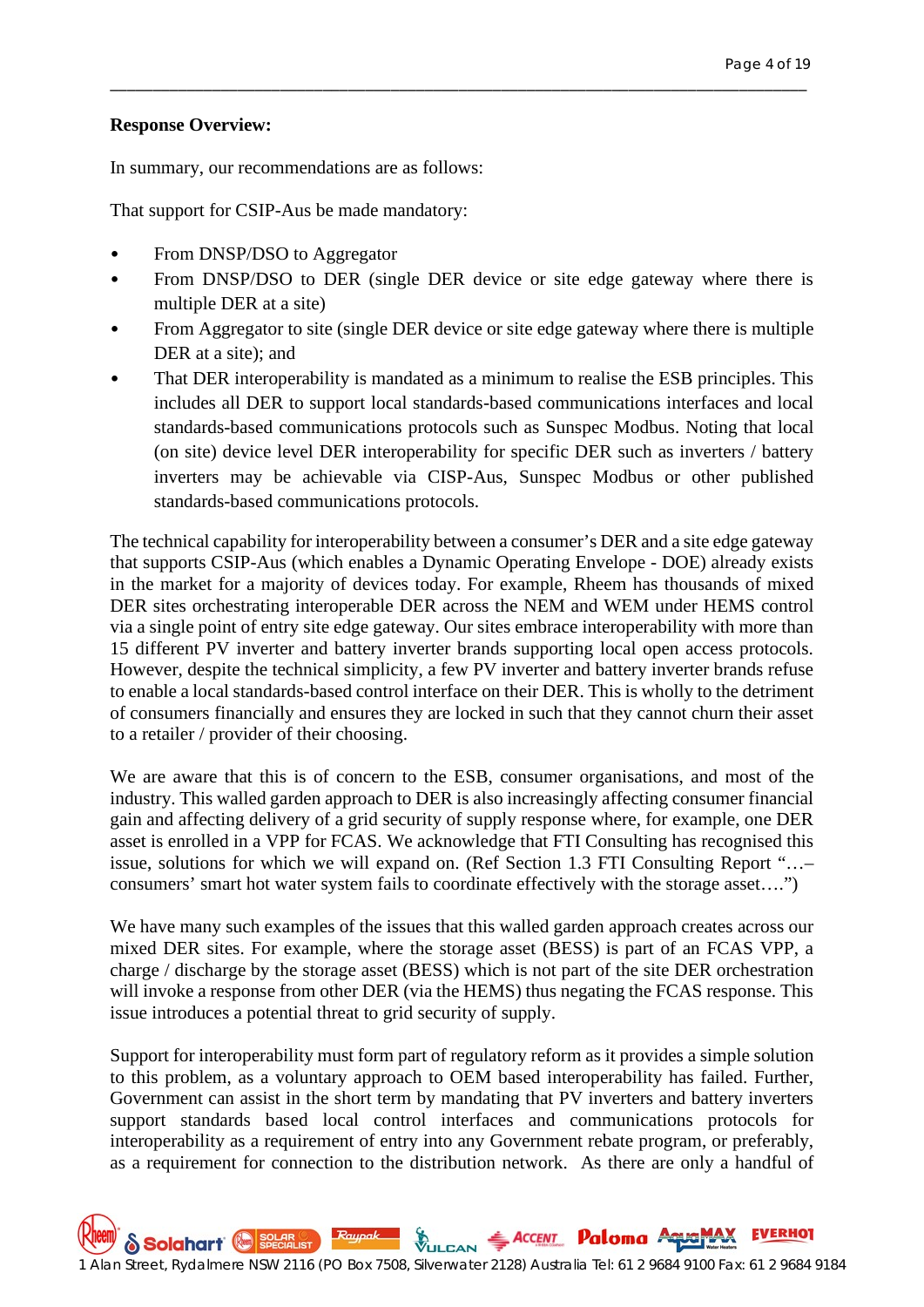devices that do not comply, there would be a negligible technical cost imposition on affected OEMs, and only benefits for consumers and the industry.

\_\_\_\_\_\_\_\_\_\_\_\_\_\_\_\_\_\_\_\_\_\_\_\_\_\_\_\_\_\_\_\_\_\_\_\_\_\_\_\_\_\_\_\_\_\_\_\_\_\_\_\_\_\_\_\_\_\_\_\_\_\_\_\_\_\_\_\_\_\_\_\_\_\_\_\_\_\_\_\_\_\_

Note that simply mandating CSIP-Aus between the DNSP/DSO and the aggregator will not automatically deliver on the principles and will not enable practical consumer churn, nor site level DER orchestration for the delivery of DOEs, nor support for grid security of supply (see further discussion below).

#### **Improvements required to the Assessment Framework and Key Findings:**

Given the above, we wish to suggest that a review be undertaking of the finding in the FTI Consulting report, that have informed the ESB Consultation, specifically Section 5.3 - No gaps. "… based on the discussion with a range of stakeholders, the consensus seems to be that the criteria we have included cover all relevant issues identified to date. In other words, we have not identified any significant gaps in the criteria…"

We do believe, based on extensive empirical field data, that a substantial improvement to the Assessment Framework should be addressed within the Mechanism for Control. Otherwise, the ESB principles cannot be achieved, nor can the role of technical standards for interoperability be effectively delivered as per FTI Consulting Report Section 2.11:

*"…..that the NEM successfully and efficiently integrates DER such that consumers can operate (or set-and-forget) their devices more effectively, for example by improving coordination between DER devices within a household (say, a solar panel and a battery), or allowing consumers to switch energy services providers easily to unlock greater choice and value."*

and in Section 1.3 (Ref FTI Consulting Report)

*"Consumers can also benefit from greater interoperability of DER to the extent that their own assets can become better coordinated together (relative to a counterfactual situation where – for example – consumers' smart hot water system fails to coordinate effectively with the storage asset)."* 

and in Section 2.12 (Ref FTI Consulting report)

To ensure that Consumer Switching can be effectively addressed thus ensuring delivery of the "principles".

and only then can the ESB principles be delivered on in full.

#### **Interoperability and suggested modifications to the Assessment Framework:**

To ensure a common understanding it is important that industry definitions such as interoperability are reconciled with the definitions as detailed within the FTI Consulting report and the ESB Interoperability Policy paper. Further, the definitions which feed into the Assessment Framework need to be aligned with the ESB Principles that can be used to guide efforts on the creation of standards and structures that incorporate active DER (load and generation) efficiently into the larger system.

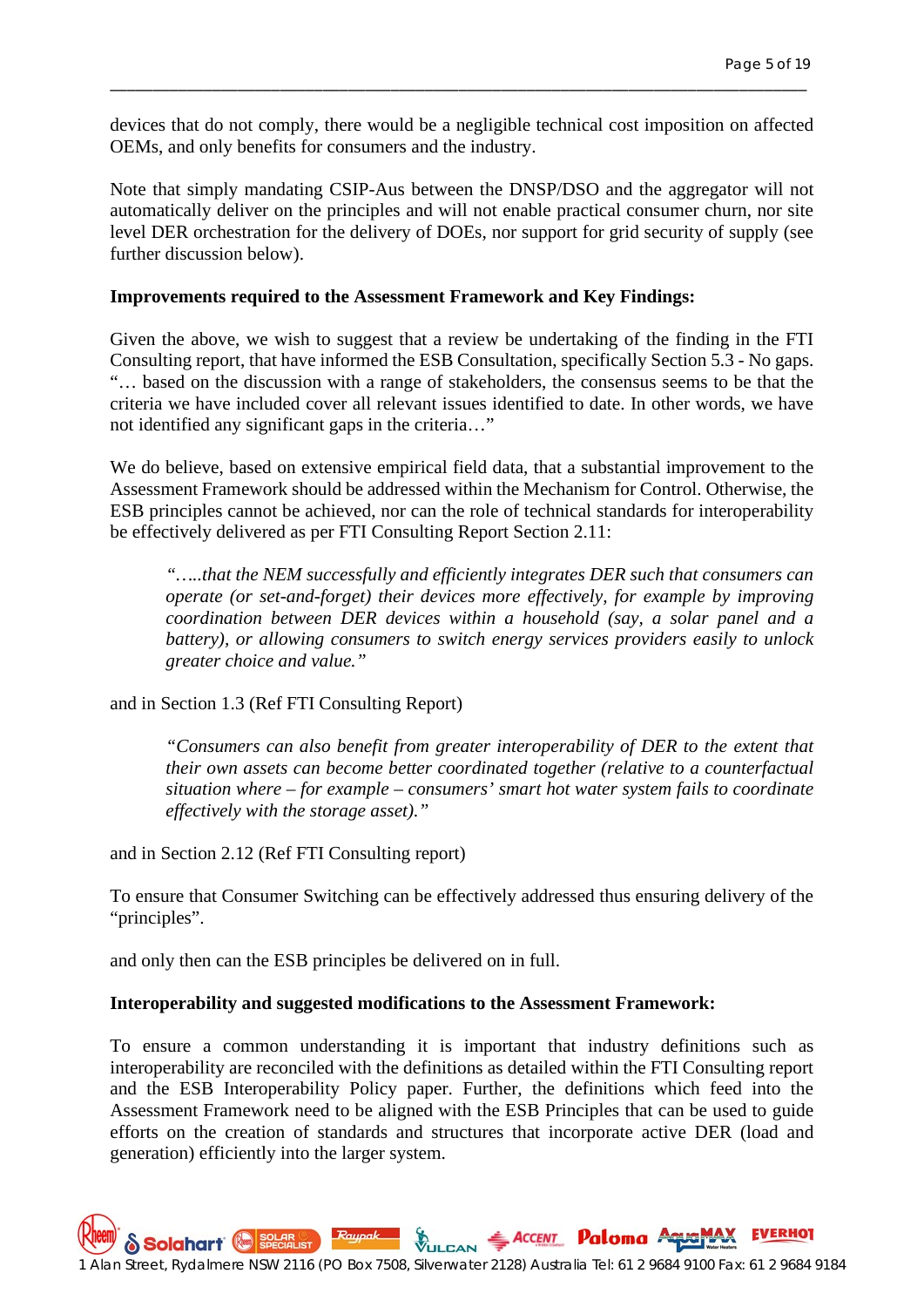From page 10 of the ESB Interoperability Policy, the ESB principles include:

- *Consumers should be able to share data with service providers.*
- *Consumers' DER assets should have a level of portability between providers.*

\_\_\_\_\_\_\_\_\_\_\_\_\_\_\_\_\_\_\_\_\_\_\_\_\_\_\_\_\_\_\_\_\_\_\_\_\_\_\_\_\_\_\_\_\_\_\_\_\_\_\_\_\_\_\_\_\_\_\_\_\_\_\_\_\_\_\_\_\_\_\_\_\_\_\_\_\_\_\_\_\_\_

- *Control of and access to consumer devices should be limited to clear use cases.*
- *Consumers need to receive clear information about the compatibility of their DER assets.*

We have found, through our significant controlled DER experience, that interoperability is the foundation that enables the higher order principles detailed above to be achieved.

However, it is critical that we understand what the requirement is to define a DER asset as interoperable and importantly how that applies to a consumer's individual DER assets. For the Assessment Framework (Figure 2 of the ESB Interoperability Policy) to deliver the desired ESB Principles, the key technical features of the framework must be robust. It is here that interoperability must be understood and implemented.

Section 1.3 of the FTI Consulting report includes footnote 6 that encompasses FTI Consulting's understanding of interoperability, i.e. "There is a difference between DER interoperability and DER standardisation: DER interoperability can be facilitated by imposing a degree of standardisation in the system (e.g. such that DER supports system reliability and security, or such that consumers who own DER can switch their energy retailers). However, in other areas, flexibility and non-standardisation may be more appropriate, to encourage competition and innovation for the benefit of consumers."

Whilst the above may be somewhat true, we have seen less than optimal benefits to consumers or the grid where DER interoperability does not exist. This definition in our experience does not go far enough if the objective is to achieve the desired ESB Principles including the ability to switch between energy market service providers while maintaining grid / system security of supply.

# **Alignment between DEL / DOE, Interoperability, CSIP-Aus and the Assessment Framework Principles:**

It is important to ensure alignment of the framework with the other key energy market reforms, as supported by DNSPs, DEIP, ARENA and the ESB. Part 4.1 of Section 4 of the FTI Consulting report lists four specific technical features to be evaluated against the criteria. These include Dynamic Export Limits (DEL) and Mechanisms for Control. There is also a close linkage between Mechanisms for Control and DEL that we believe is missing in the assessment.

The natural extension to DEL is the move towards NMI level Dynamic Operating Envelopes (DOE). Whilst DEL are a key technical feature of the expanded Assessment Framework per Figure 1 Page 5 of the FTI Consulting report, the logical extension of DEL is DOE. We detail why DOE should be considered in the assessment, its relevance to CSIP-Aus, to interoperability, and we draw your attention to the industry direction re DOE, for example:

- South Australian Power Networks / ARENA's Flexible exports program
- ARENA DEIP Dynamic Operating Envelopes program of works: <https://arena.gov.au/knowledge-innovation/distributed-energy-integration-program/>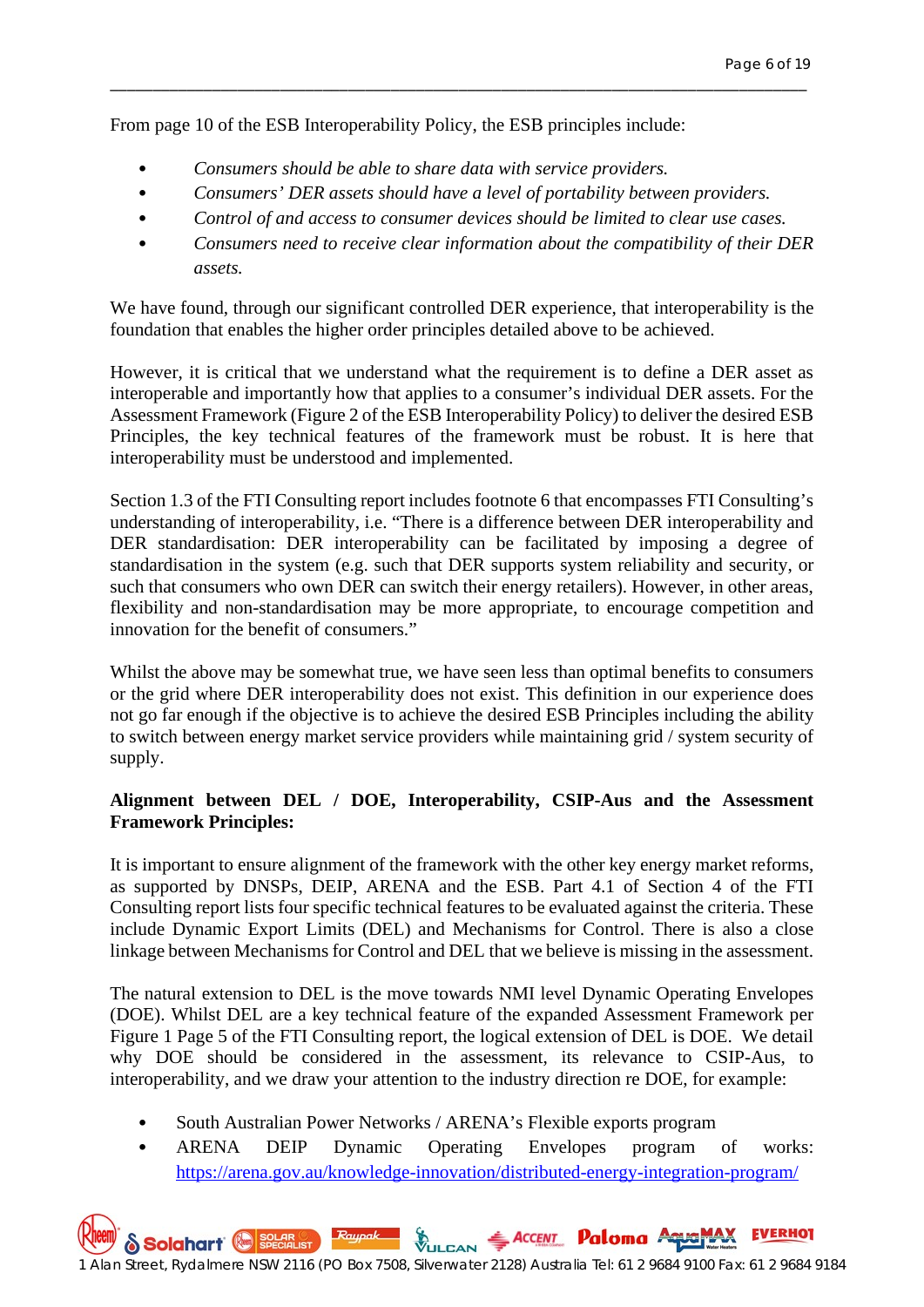• Energy Queensland (Ergon and Energex) Dynamic Customer Connections Initiative: <https://www.talkingenergy.com.au/dynamicder>

\_\_\_\_\_\_\_\_\_\_\_\_\_\_\_\_\_\_\_\_\_\_\_\_\_\_\_\_\_\_\_\_\_\_\_\_\_\_\_\_\_\_\_\_\_\_\_\_\_\_\_\_\_\_\_\_\_\_\_\_\_\_\_\_\_\_\_\_\_\_\_\_\_\_\_\_\_\_\_\_\_\_

Further, the ESB Post-2025 Market Design emphasises the importance of DNSPs being able to implement DOE. It is generally accepted that this will need to be undertaken at the connection point for each NMI. An important improvement to the Assessment Framework would be the addition of the role of DOE as an extension to DEL.

#### **Assessment Framework – proposed changes to Dynamic Export Limits:**

A DOE is a logical implementation / use case of interoperability through the use of CSIP-Aus. The Mechanism for Control is defined in the 4th Key Technical Feature of the expanded Assessment Framework per Figure 1 Page 5 of the FTI Consulting report, i.e:

"Application of a standard for communication from the DNSP to the aggregator, and potentially to the end devices"

Referring to Figure 8 – Assessment Process of the FTI Consulting report, given our reasoning above, we believe that the 1st Key Technical Feature, the Dynamic Export Limits, should be updated to Dynamic Operating Envelopes.

#### **Assessment Framework – proposed changes required to Mechanisms for Control:**

This is the foundation statement or key technical feature of the assessment framework that requires change to ensure that true interoperability is achieved. It is our experience, based on thousands of mixed DER sites (load and generation) across the NEM and WEM, that the stated Mechanisms for Control definition in the key technical features of the framework needs to be expanded. This will ensure delivery of the principles above from page 10 of the ESB Interoperability Policy. We suggest the following revised wording:

"Application of a standard(s) for communication from the DNSP to the aggregator/site, and from the DNSP/aggregator to the customer site, and between DER devices at the customer site".

Full delivery of interoperability (which must include site level DER interoperability) and hence delivery of the associated ESB principles, requires support for both grid-facing CSIP-Aus standardisation and onsite DER support for local access and control via open standards-based interfaces (e.g. Ethernet / RS485 TCPIP and open standard based communications protocols such as Sunspec Modbus).

# **Comments to "Assessment summary of Mechanisms for Control" Figure 12 FTI Consulting report:**

Referring to Figure 12 of the FTO Consulting report (pg 42), specifically Items 3, 5, 6 & 7 we disagree with the Option 2 assessment that introducing IEEE2030.5 (CSIP-Aus variant) down to all devices increases the negative impact on items 3, 5, 6  $\&$  7. We offer up alternative approaches that are prevalent, working in the field now, across multiple vendors and that we believe will deliver positive impacts to Option 2 items (over Option 1). Noting Option 1 does not enable site wide interoperability, does not enable site wide DER orchestration (thus enabling greater DER flexibility), does not in our opinion lower DER costs, cannot deliver DNSP DOE, and does not provide better opportunities for consumers to leverage their DER assets through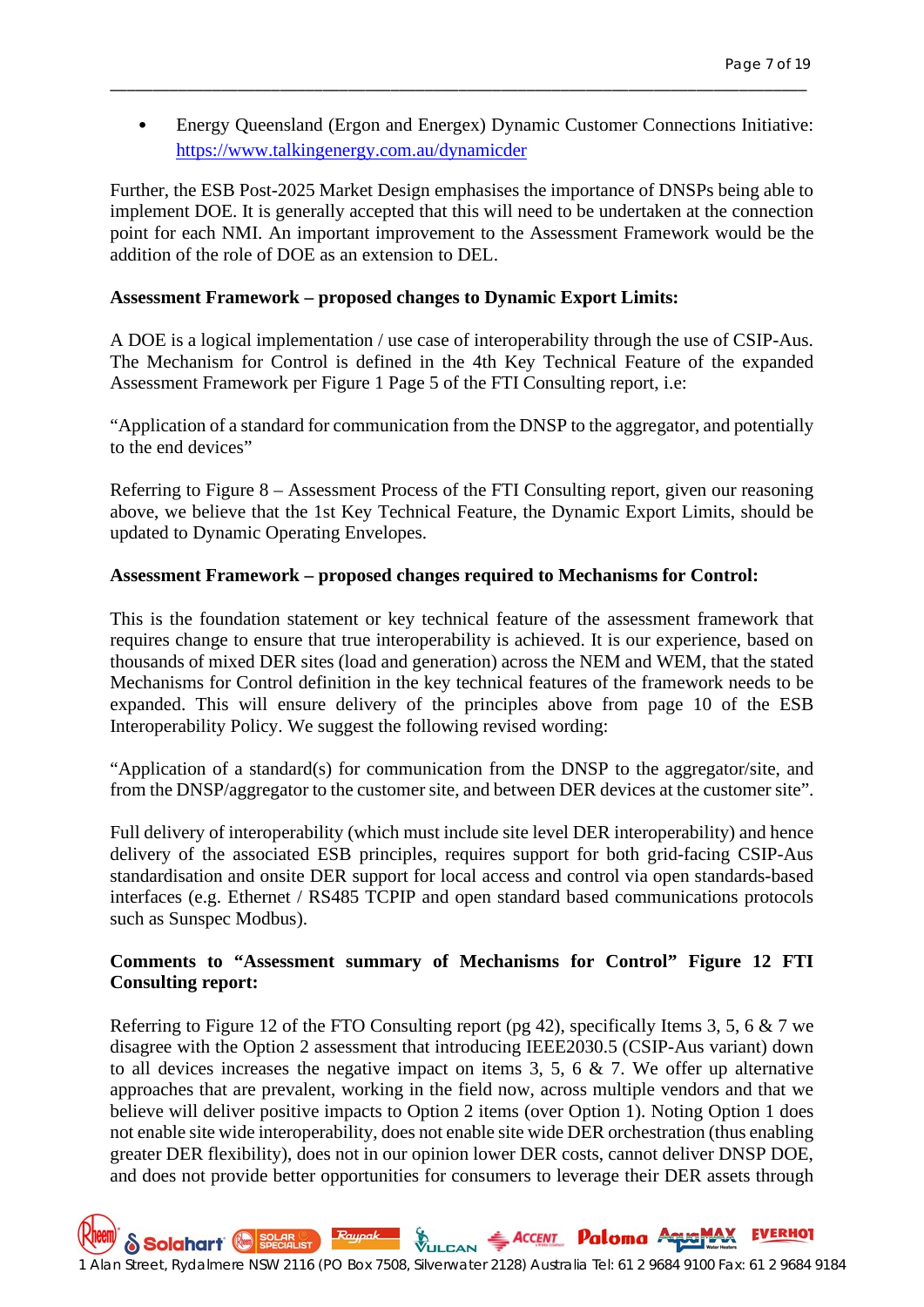site churn. We make these statements based on our experience in the deployment of thousands of mixed DER sites across the NEM and WEM. Modifications are however required to Option 2 to achieve positive outcomes to the aforementioned items which cannot be achieved via a simple direct to device extension of the IEEE2030.5 (CSIP-Aus variant) protocol.

\_\_\_\_\_\_\_\_\_\_\_\_\_\_\_\_\_\_\_\_\_\_\_\_\_\_\_\_\_\_\_\_\_\_\_\_\_\_\_\_\_\_\_\_\_\_\_\_\_\_\_\_\_\_\_\_\_\_\_\_\_\_\_\_\_\_\_\_\_\_\_\_\_\_\_\_\_\_\_\_\_\_

We expand on our reasoning with the following examples based on our field experience. The following sample Configurations 1 through 5 show the various field implementations possible for the control and orchestration of DER on a consumer's site. Configuration 5 is recommended as the only configuration that can deliver on interoperability, customer churn, consumer financial gain and grid security of supply. Further, only Configuration 5 can deliver to the DNSP a site wide NMI level DOE.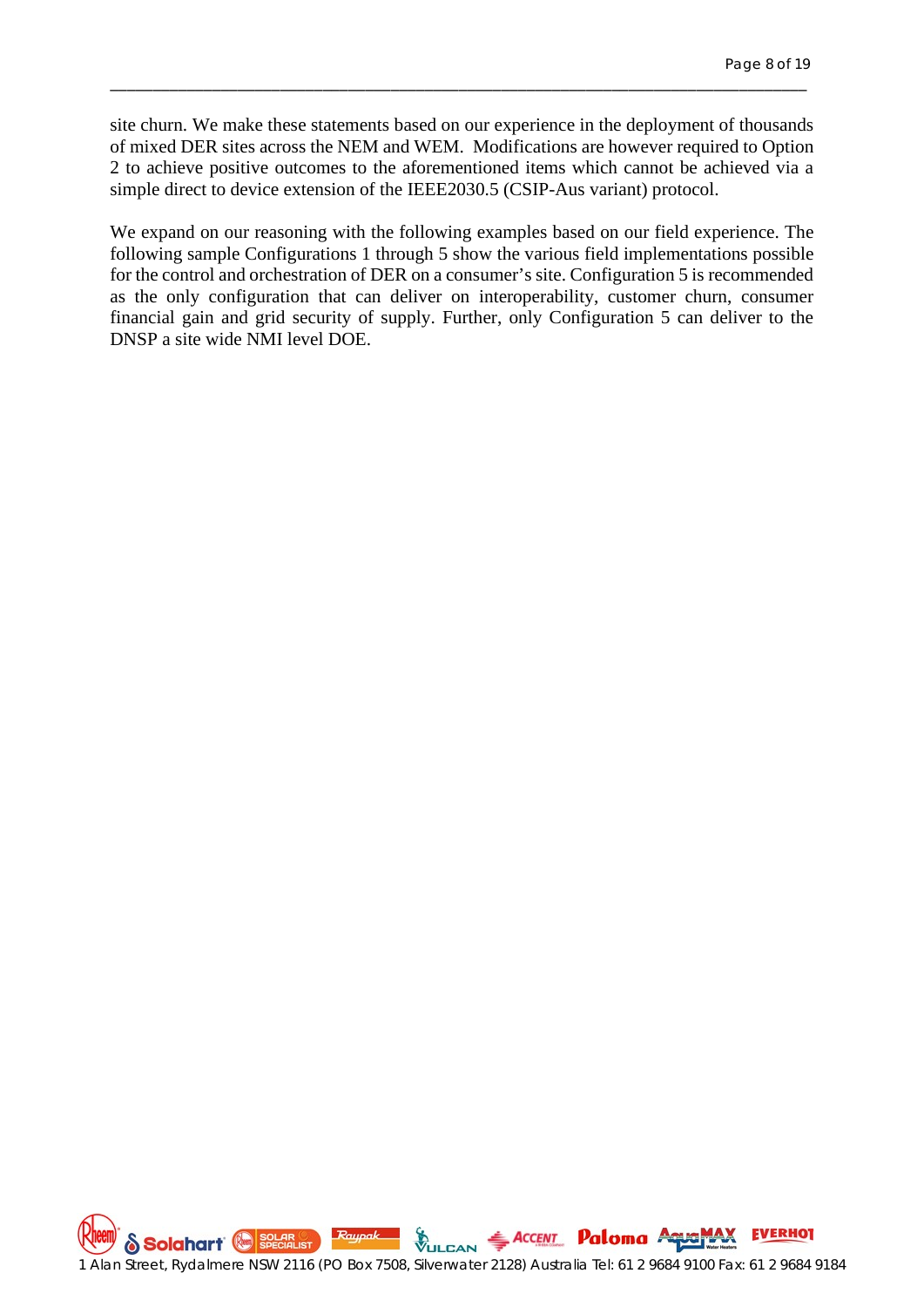#### **Summary of possible DER control/orchestration configurations:**



\_\_\_\_\_\_\_\_\_\_\_\_\_\_\_\_\_\_\_\_\_\_\_\_\_\_\_\_\_\_\_\_\_\_\_\_\_\_\_\_\_\_\_\_\_\_\_\_\_\_\_\_\_\_\_\_\_\_\_\_\_\_\_\_\_\_\_\_\_\_\_\_\_\_\_\_\_\_\_\_\_\_

Notes to configuration 1: Configuration 1 is enabled by the current proposed assessment framework, in particular the Mechanisms for Control of the key technical features and cannot deliver on the ESB principles, a whole site DOE, or consumer churn.



Notes to configuration 2: Configuration 2 is enabled by an extension to the current proposed assessment framework, in particular the Mechanisms for Control extends standardisation to the DER. This option for a single DER site can deliver on the ESB principles, be expanded to support whole site DOE, and can enable consumer churn.

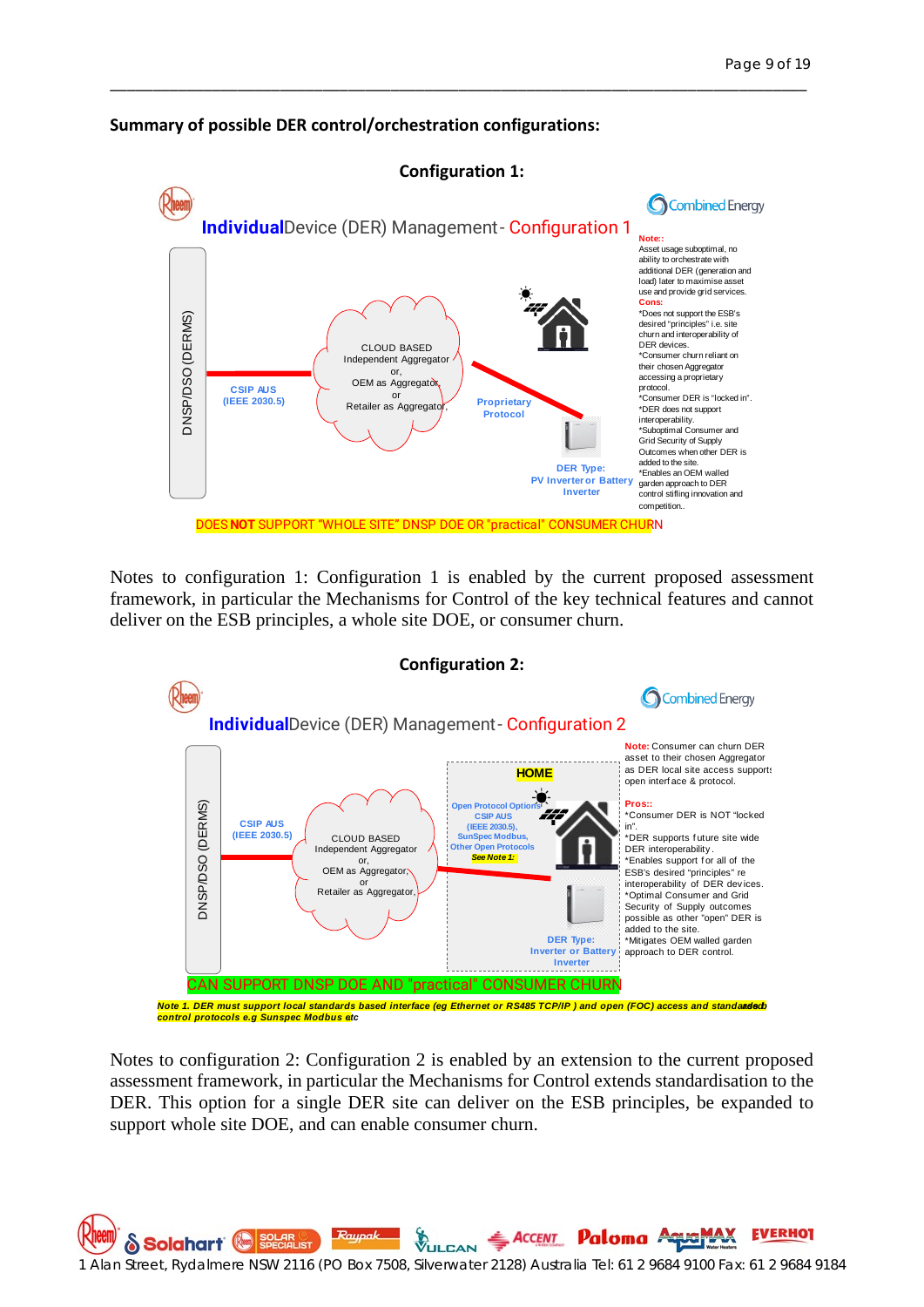

\_\_\_\_\_\_\_\_\_\_\_\_\_\_\_\_\_\_\_\_\_\_\_\_\_\_\_\_\_\_\_\_\_\_\_\_\_\_\_\_\_\_\_\_\_\_\_\_\_\_\_\_\_\_\_\_\_\_\_\_\_\_\_\_\_\_\_\_\_\_\_\_\_\_\_\_\_\_\_\_\_\_

Notes to configuration 3: Configuration 3 is allowed by the Mechanisms for Control under the current proposed assessment framework but does not support/deliver on the ESB principles. This architecture encourages a walled garden approach to DER deployment at a consumer's home. There is no support for interoperability nor ability for the consumer to churn their DER assets. Further, DNSP / AEMO desired site DOE cannot be implemented.



**Configuration 4:**

Notes to configuration 4: Configuration 4 is allowed by the Mechanisms for Control under the current proposed Assessment Framework but does not support/deliver on the ESB principles. Whilst better than Configuration 3, this architecture still encourages a walled garden approach to DER deployment at a consumer's home. Whilst interoperability is supported by some DER, the consumer cannot churn their whole of site DER assets. Suboptimal consumer and grid outcomes result, and a site wide DOE cannot be implemented.

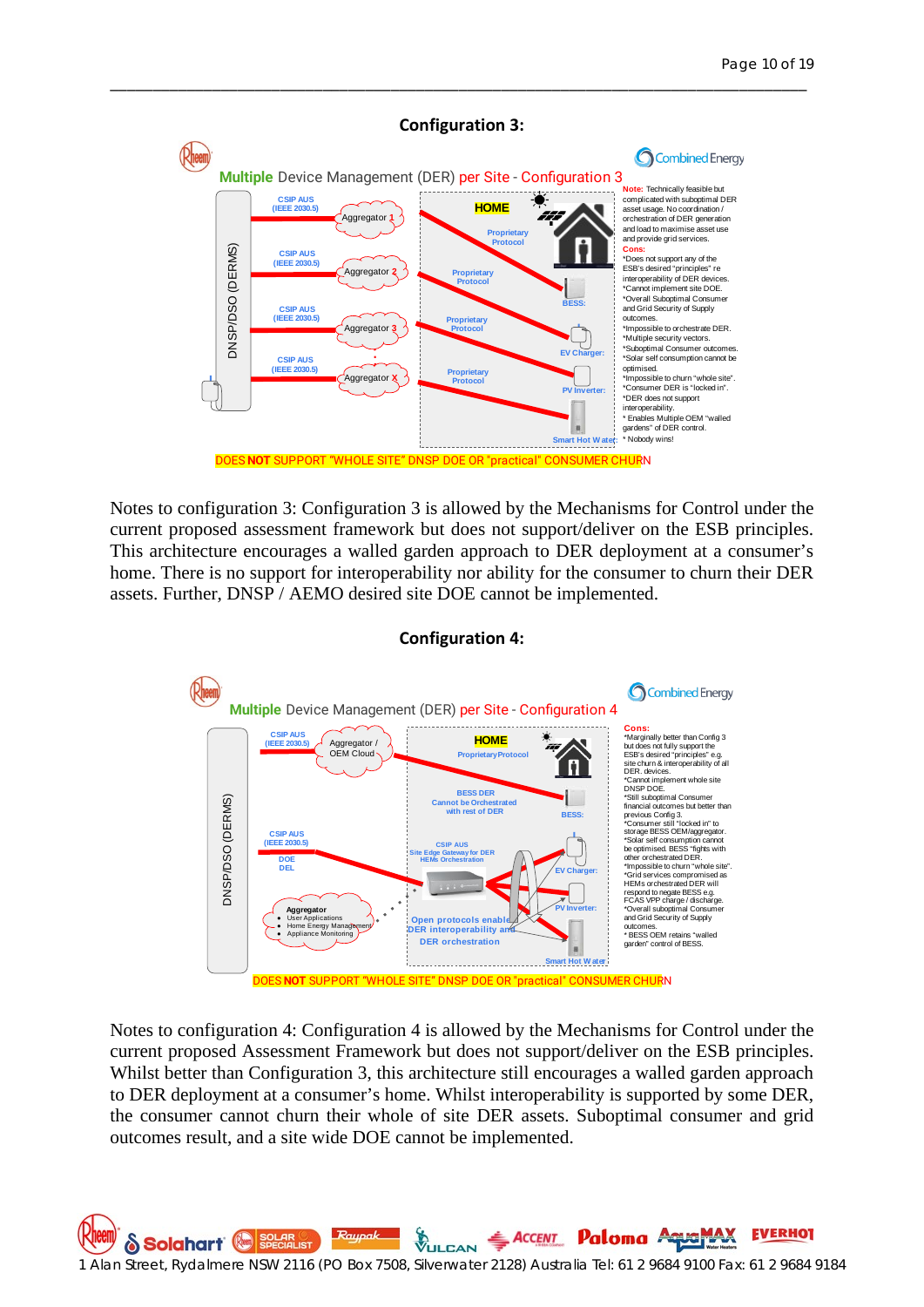

\_\_\_\_\_\_\_\_\_\_\_\_\_\_\_\_\_\_\_\_\_\_\_\_\_\_\_\_\_\_\_\_\_\_\_\_\_\_\_\_\_\_\_\_\_\_\_\_\_\_\_\_\_\_\_\_\_\_\_\_\_\_\_\_\_\_\_\_\_\_\_\_\_\_\_\_\_\_\_\_\_\_

Notes to configuration 5: Configuration 5 shows how the Mechanisms for Control could be updated within the proposed Assessment Framework, ensuring the foundation for support/delivery on all the ESB principles. In particular, full DER interoperability is achieved, enabling the consumer to fully leverage their DER assets locally, for grid services, and via whole of site churn of their DER assets to the Energy Market Service Provider of the consumer's choosing. Optimal consumer and grid outcomes are possible with full support for a site wide DOE.

#### **Summary of recommendations:**

Updates to the Mechanisms for Control of the Assessment Framework are required to support deployment of full interoperability in line with configuration 5 above and as summarised earlier in our response overview.

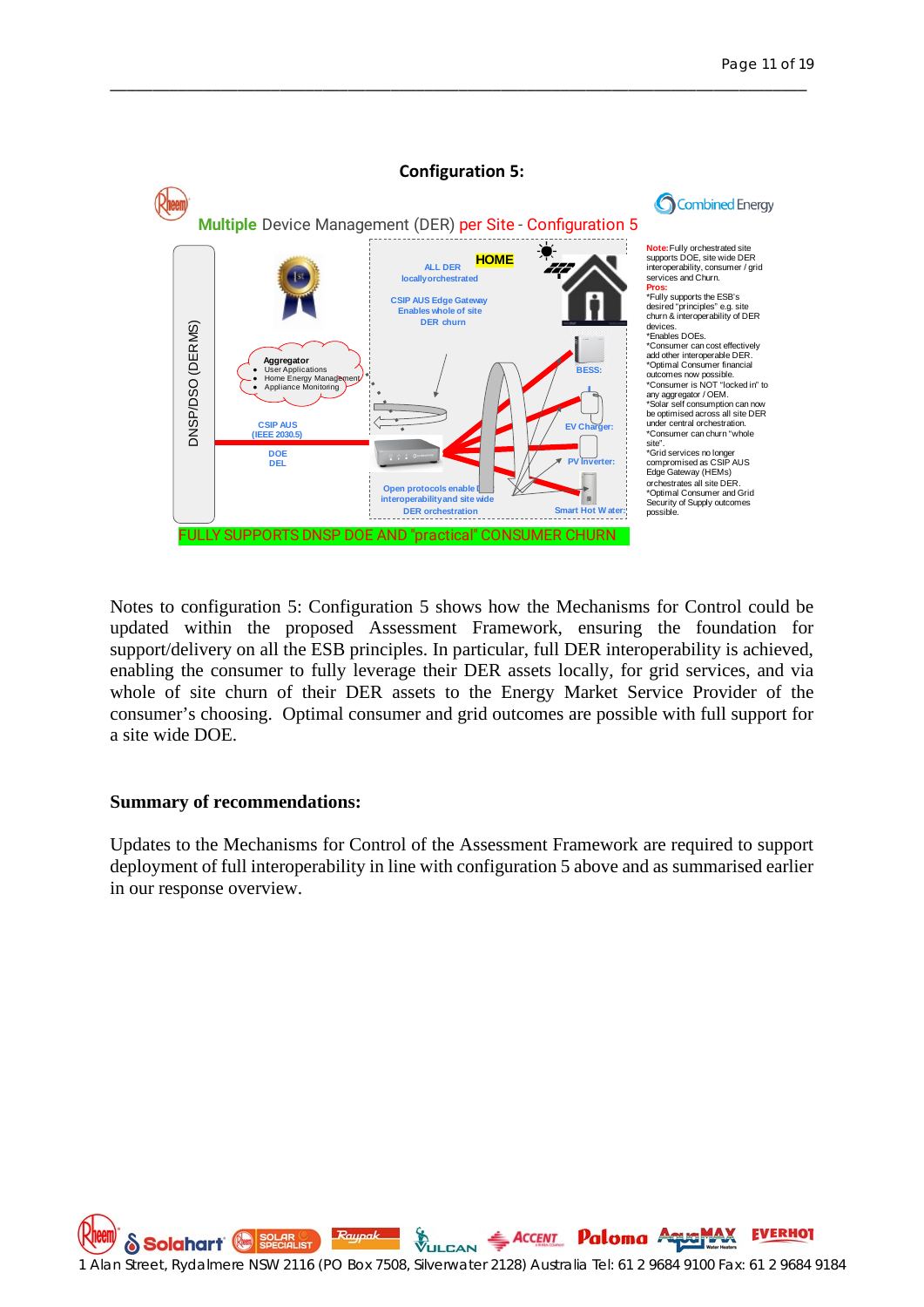#### **EXTRACT OF CONSULTATION QUESTIONS:**

\_\_\_\_\_\_\_\_\_\_\_\_\_\_\_\_\_\_\_\_\_\_\_\_\_\_\_\_\_\_\_\_\_\_\_\_\_\_\_\_\_\_\_\_\_\_\_\_\_\_\_\_\_\_\_\_\_\_\_\_\_\_\_\_\_\_\_\_\_\_\_\_\_\_\_\_\_\_\_\_\_\_

#### **4.1 Questions related to the assessment framework**

#### **Q1 What are stakeholder views on the framing of the feature sets as described in Chapter 3 (and in the accompanying FTI paper)?**

We have not specifically addressed the framing of the feature sets as we believe there are more fundamental issues that are required to be addressed in the first instance. Please see our Q3 response below.

Further, please refer to our main response for our suggested review of / changes to the Assessment Framework.

# **Q2 What are stakeholder views on the selected the groupings of functionality for the feature sets? Are these the most appropriate grouping of feature sets, or are there others that should be considered?**

We have not specifically addressed the groupings of functionality for the feature sets as we believe there are more fundamental issues that are required to be addressed in the first instance. Please see our Q3 response below.

Further, please refer to our main response for our suggested review of / changes to the Assessment Framework.

# **Q3 What are stakeholder views on each of the proposed criterion as described in Chapter 3 (and in the accompanying FTI paper)?**

Please refer to our main response document for our views and suggested changes to the Assessment Framework, specifically within the Mechanism for control, to ensure end to end interoperability of all DER (load and generation). Without this interoperability the ESB Principles cannot be achieved.

#### **Q4 Are there considerations that have not been captured in the assessment framework?**

Yes, we have provided a comprehensive response within our main response. Specifically, we have suggested changes within the Mechanism for control that are required to ensure interoperability of all DER (load and generation), without which the ESB Principles cannot be achieved. Without the suggested changes customers, will remain locked to some vendors, and unable to churn their DER assets. Further, there will be suboptimal financial outcomes for the customer, and grid security of supply issues on sites with DER that does not support interoperability. We base our statements on our experience across the NEM and WEM in the deployment of thousands of mixed DER (load and generation) sites.

Please refer to our main response for further information and our suggested review of / changes to the Assessment Framework.

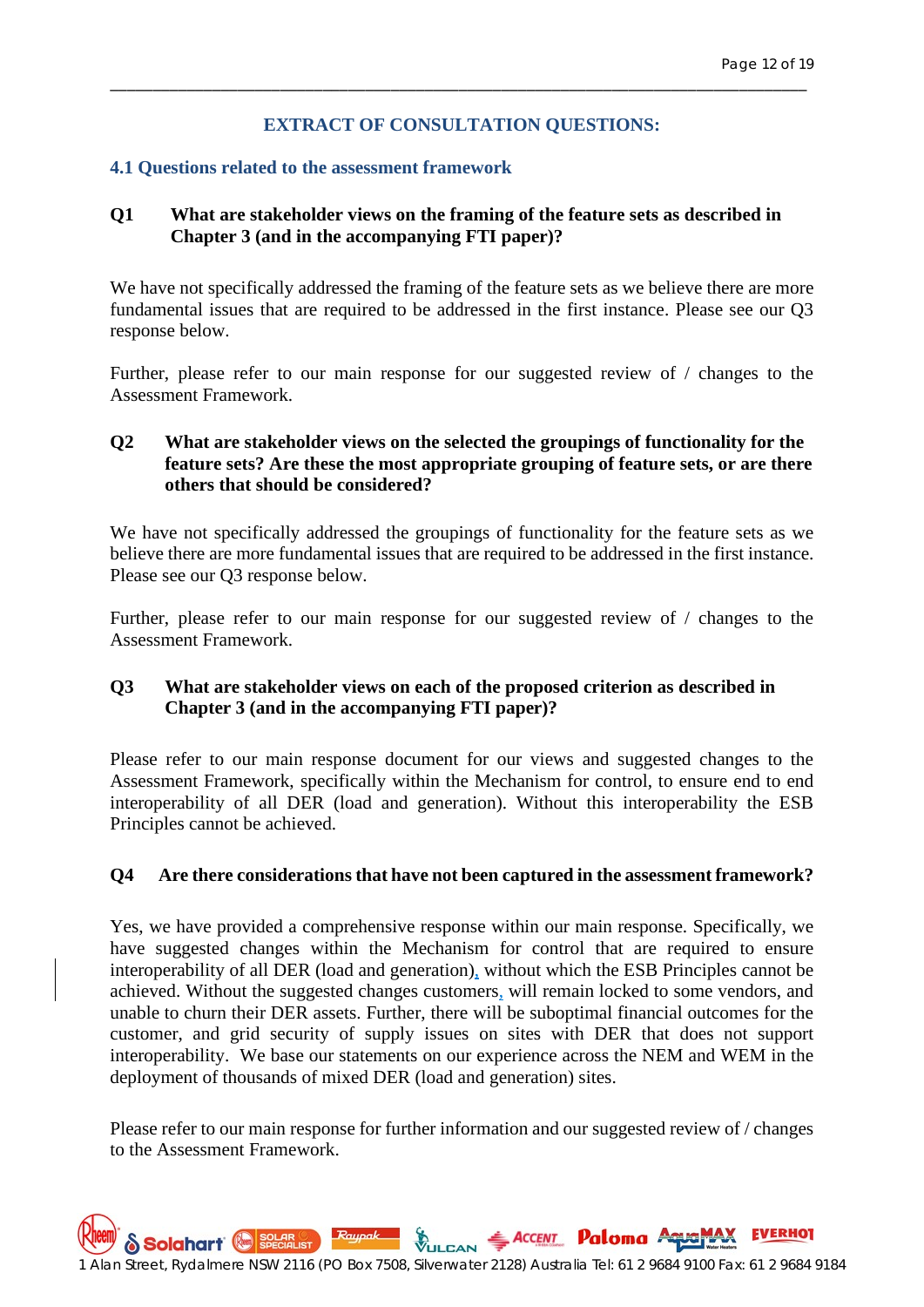**Q5 This assessment framework has been established to assist consideration of the CSIP-Aus standard for inverter based DER (solar PV and battery storage); however, it could also support consideration of other technology groups, such as EV smart charging and smart appliances. What are stakeholder views in respect of the applicability of this framework to other technologies, e.g., could the framework be applied to electric vehicle charging standards as a subsequent exercise?**

\_\_\_\_\_\_\_\_\_\_\_\_\_\_\_\_\_\_\_\_\_\_\_\_\_\_\_\_\_\_\_\_\_\_\_\_\_\_\_\_\_\_\_\_\_\_\_\_\_\_\_\_\_\_\_\_\_\_\_\_\_\_\_\_\_\_\_\_\_\_\_\_\_\_\_\_\_\_\_\_\_\_

As founding members of the ANU CISP-Aus (IEEE2030.5) API Working Group it is our view that CSIP-Aus is best confined to communications between:

- a. A DSO/DSNP and an Aggregator (cloud to cloud);
- b. A DSO/DNSP and a single type of DER on a site (solar PV or battery storage);
- c. An Aggregator and a single type of DER on a site (solar PV or battery storage);
- d. The DSO/DNSP to a site edge gateway (e.g. a HEMS orchestrating multiple DER (load and generation) on a site;
- e. An Aggregator to a site edge gateway (e.g. a HEMS orchestrating multiple DER (load and generation) on a site;

Further, we do not recommend that CISP-Aus be used for electric vehicle charging, nor for orchestration of multiple individual DER types behind the meter on a single site.

To clarify the above; where there is more than one form of DER (load and generation  $-$  e.g. battery, PV inverter, smart water heater, EV charger, pool pump, air conditioner etc) on a site, all DER must support interoperability to enable connection to a site edge gateway for orchestration. This is consistent with the industry / DNSP move to the implementation of Dynamic Operating Envelopes (DOE) whereby all DER (load and generation) on a site must be orchestrated for compliance with the DOE.

It is the site edge gateway that would typically perform the orchestration and support CSIP-Aus to enable site churn and provide backhaul out of the site as per the scenarios d) and e) above. Communications within the site (i.e. behind the meter) between multiple DER and the site edge gateway (supporting CISP-Aus to the DSO/DSNP and/or Aggregator) is typically by way of industry standard physical interfaces (ethernet or RS485) and any industry recognised, standards based, published open protocols.

Sunspec Modbus or variants thereof are widely used and supported by most DER with the exception of those manufactures that either restrict local access to their DER, or fail to provide open interfaces – i.e. the walled garden approach (please see our main response). DER that does not support open local interfaces and protocols for orchestration at a site level are detrimental to both consumer financial gain and the delivery of grid services.

In the case of electric vehicle (EV) chargers, the global industry trend is for smart EV chargers to standardise on OCPP (the Open Charge Point Protocol). Note that a site edge gateway can support multiple open protocols (e.g. Sunspec Modbus  $+$  OCPP etc) to interface to other on site DER (load and generation) simultaneously.

We have shown in the body of our main response that the Assessment Framework requires review, specifically the Mechanism for control. This requires change to ensure end to end interoperability, so that the ESB principles such as whole of site churn of a customer's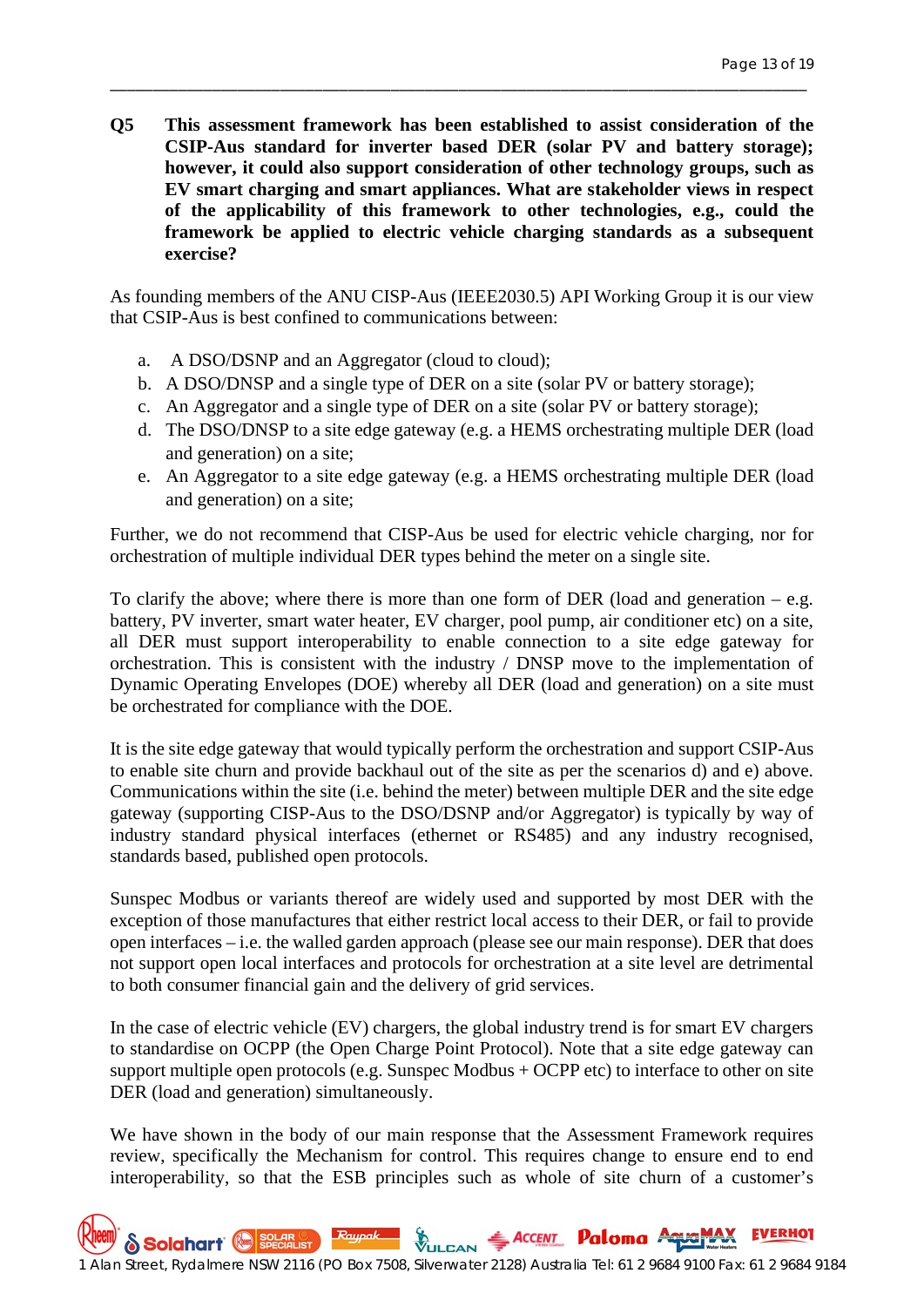orchestrated DER assets, to the energy market service provider of their choice, can be realised. The DEL also requires review and we have suggested that this key technical feature be replaced by the DOE.

\_\_\_\_\_\_\_\_\_\_\_\_\_\_\_\_\_\_\_\_\_\_\_\_\_\_\_\_\_\_\_\_\_\_\_\_\_\_\_\_\_\_\_\_\_\_\_\_\_\_\_\_\_\_\_\_\_\_\_\_\_\_\_\_\_\_\_\_\_\_\_\_\_\_\_\_\_\_\_\_\_\_

Please refer to our main response for further information including explanatory configuration diagrams.

#### **4.2 Questions related to application of the policy**

**Q6 Understanding consumer needs will be important to support effective interoperability settings and secure acceptance for application of standards. What might be implications for the way households and businesses use their DER devices and how they may choose to interact with systems and markets?** 

We have and continue to deploy many thousands of mixed DER (load and generation) sites across the NEM and WEM and have acquired a unique understanding of many aspects of the optimal deployment of DER at a consumer's site. Specifically, interoperability has been a key focus of our DER selection and deployment process to ensure optimised consumer outcomes, (including financial outcomes) and to ensure that a consumer's site wide DER assets operate to provide orchestration for grid services, thus supporting grid security of supply.

Our experience suggests that consumers are largely unaware of the issue of interoperability and continue to make suboptimal choices when purchasing DER. The consumer therefore becomes unknowingly locked-in and unable to churn specific DER assets that do not support interoperability, nor are they able to expand their DER asset base effectively as particular closed DER assets cannot be orchestrated. As a result, these consumers are excluded from interacting with systems and markets effectively as their site DER assets grow.

Further, closed DER assets that do not support interoperability and site wide orchestration cause issues in the effective use of excess solar PV for self-consumption, cannot be orchestrated for tariff arbitrage and can interfere with a site's HEMS in the provision of supply services such as contingency FCAS. DER Interoperability based on open standards-based interfaces and protocols is key to resolving these growing issues faced by consumers and the grid.

Please refer to our main response for further information including explanatory configuration diagrams.

# **Q7 Is there an assumption that existing fleets of devices would need to be grandfathered? If so, how long might be appropriate? Would sunset arrangements need to be considered to address potential issues of inequity issues?**

From a technical perspective – NO.

This is overwhelmingly a commercial and regulatory issue. Our many thousands of deployed mixed DER sites embrace interoperability with more than 15 different inverter / battery inverter brands / models supporting local open access protocols. However, despite the technical simplicity of interoperability, a few inverter / battery inverter manufacturers refuse to enable a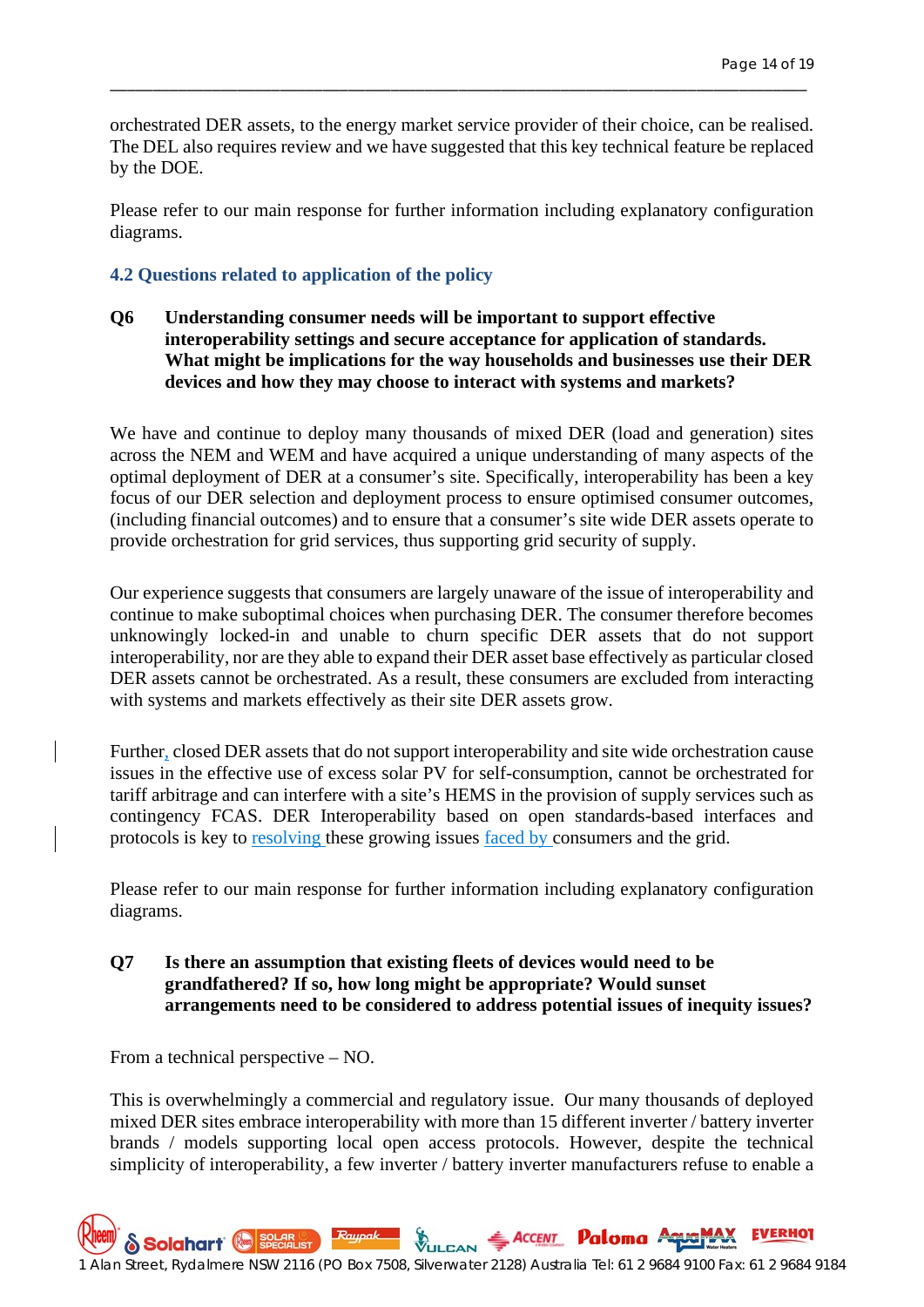local standards-based control interface on their DER. This is wholly to the detriment of consumers financially and ensures they cannot churn their asset to the retailer / provider of their choosing.

\_\_\_\_\_\_\_\_\_\_\_\_\_\_\_\_\_\_\_\_\_\_\_\_\_\_\_\_\_\_\_\_\_\_\_\_\_\_\_\_\_\_\_\_\_\_\_\_\_\_\_\_\_\_\_\_\_\_\_\_\_\_\_\_\_\_\_\_\_\_\_\_\_\_\_\_\_\_\_\_\_\_

It is our view and experience that the dominant DER brands that do not support local standardsbased access can be made to be interoperable via a simple software download to enable a physical communications port and the installation of industry standard communications software such as CSIP-Aus and Sunspec Modbus. This is not technically difficult. The DER brands in question are regularly update software from cloud servers. We do not see the need for any grandfathering nor sunset arrangements for the brands in question.

Government has a role to play given that their DER battery storage rebate programs enable these closed walled garden systems through subsidies. As a first (overdue) step, changing program participation rules to require DER to support local standards-based interfaces and standards-based protocols for interoperability (as a requirement of program participation and hence rebates), would go a long way to delivering on the ESB principles for consumers.

Please refer to our main response for further information including explanatory configuration diagrams.

# **Q8 Is it appropriate for new standards to apply to all retailers? How would aggregators and embedded network providers be treated?**

Yes. A level playing field is required. New standards should apply equally to retailers, aggregators and embedded network providers.

Please refer to our main response for further information and our suggested review of / changes to the Assessment Framework that supports this position.

# **Q9 How might we assess timing of industry readiness? Is it appropriate for timing to be considered as part of the feature sets, rather than conformance to the entire standard, to allow gradual phasing in of functionality over time?**

In respect to CSIP-Aus; current DNSP DER initiatives such as deployment of Dynamic Operating Envelopes (Ref SA Power Networks) and Dynamic Export Limits (Ref Energy Q) are specifying the use of CSIP-Aus interfaces to be developed for interfacing to customer DER / site edge gateways supporting site wide DER orchestration. Industry is already engaging in this process.

As the standard evolves with different releases embracing new features, certification updates will be carried out with vendor equipment. This is a normal industry process to ensure interoperability is maintained to enhance functionality over time. To assess industry readiness, wider engagement should be considered with DNSPs, supportive equipment vendors, and those that have deployed, and support, interoperable DER across the NEM and WEM.

We would be happy to engage in further dialogue on this subject, having deployed many thousands of mixed DER sites.

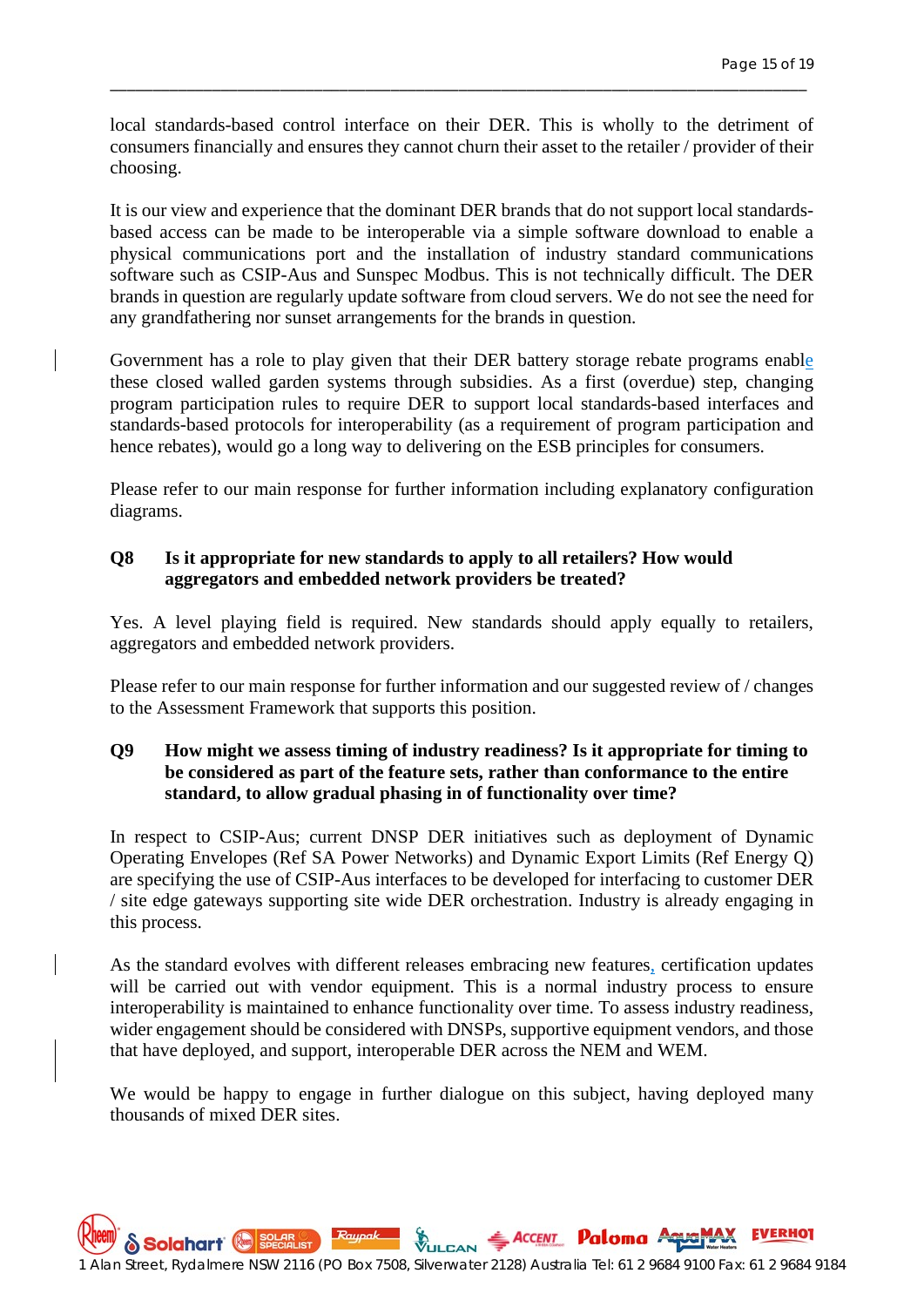#### **Q10 Is there a case for phasing in introduction of the standard (or relevant aspects of the standard) across different jurisdictions based on need? What might these considerations include?**

\_\_\_\_\_\_\_\_\_\_\_\_\_\_\_\_\_\_\_\_\_\_\_\_\_\_\_\_\_\_\_\_\_\_\_\_\_\_\_\_\_\_\_\_\_\_\_\_\_\_\_\_\_\_\_\_\_\_\_\_\_\_\_\_\_\_\_\_\_\_\_\_\_\_\_\_\_\_\_\_\_\_

Please refer to our response to Q9 above. As a vendor, implementing multiple versions of CSIP-Aus or indeed any standard is an undesirable exercise. Adherence to the current certified version of CSIP-Aus, against which Australian test servers are validated, ensures commonality across DER and hence mitigates issues in deployment, spares holding, maintenance etc.

#### **Q11 Are there other parameters (additional to those described in Table 1) that may also be valuable for consideration of inclusion in this process?**

Any indicative framework for a feature set roadmap and subsequent industry adoption and certification testing should be designed in coordination with the ANU led CSIP-Aus (IEEE2030.5) working group of which we are founding members. Please contact the working group Chair Mr Benjamin Weise [\(benjamin.weise@anu.edu.au\)](mailto:benjamin.weise@anu.edu.au) for further information.

# **Related Questions**

# **Q12 How and when is the certification and compliance mechanisms determined? What are the likely lead times to establish such a capability?**

Per our response to Q11 above; information on certification and compliance mechanisms and the associated lead times should involve the ANU led CSIP-Aus (IEEE2030.5) working group of which we are founding members.

Please contact the working group Chair Mr Benjamin Weise [\(benjamin.weise@anu.edu.au\)](mailto:benjamin.weise@anu.edu.au) for further information.

# **Q13 What might be likely systems and processes required to ensure that customers can easily switch providers that conform to these new standards? How does this relate to other IT and systems upgrades identified as part AEMO regulatory and IT systems roadmap?**

We recommend reading our response to question 14 below, and our main response document prior to reading our response to question 13.

We believe that increasing consumer knowledge and awareness of the benefits of interoperable and controllable DER will be key to the functioning of the Post 2025 market envisaged by the ESB. To build this consumer awareness, it may be of benefit to look at the evolution of other industries and how those systems and processes evolved. For example, the Telecommunications industry originally created barriers to consumers moving between mobile phone carriers, however phone number portability (and supportive legislation) overcame this. Allowing the change of carrier to be provisioned at the device level allowed this process to work smoothly and simply. This is a good model for the DER industry.

Unfortunately, the ESB Consultation proposes that proprietary connections between DER assets and aggregator / OEM clouds are allowed within the proposed Mechanisms for Control of the Assessment Framework. We believe that this will work against the delivery of ESB principles such as practical customer churn. For example, a competing energy market service

1 Alan Street, Rydalmere NSW 2116 (PO Box 7508, Silverwater 2128) Australia Tel: 61 2 9684 9100 Fax: 61 2 9684 9184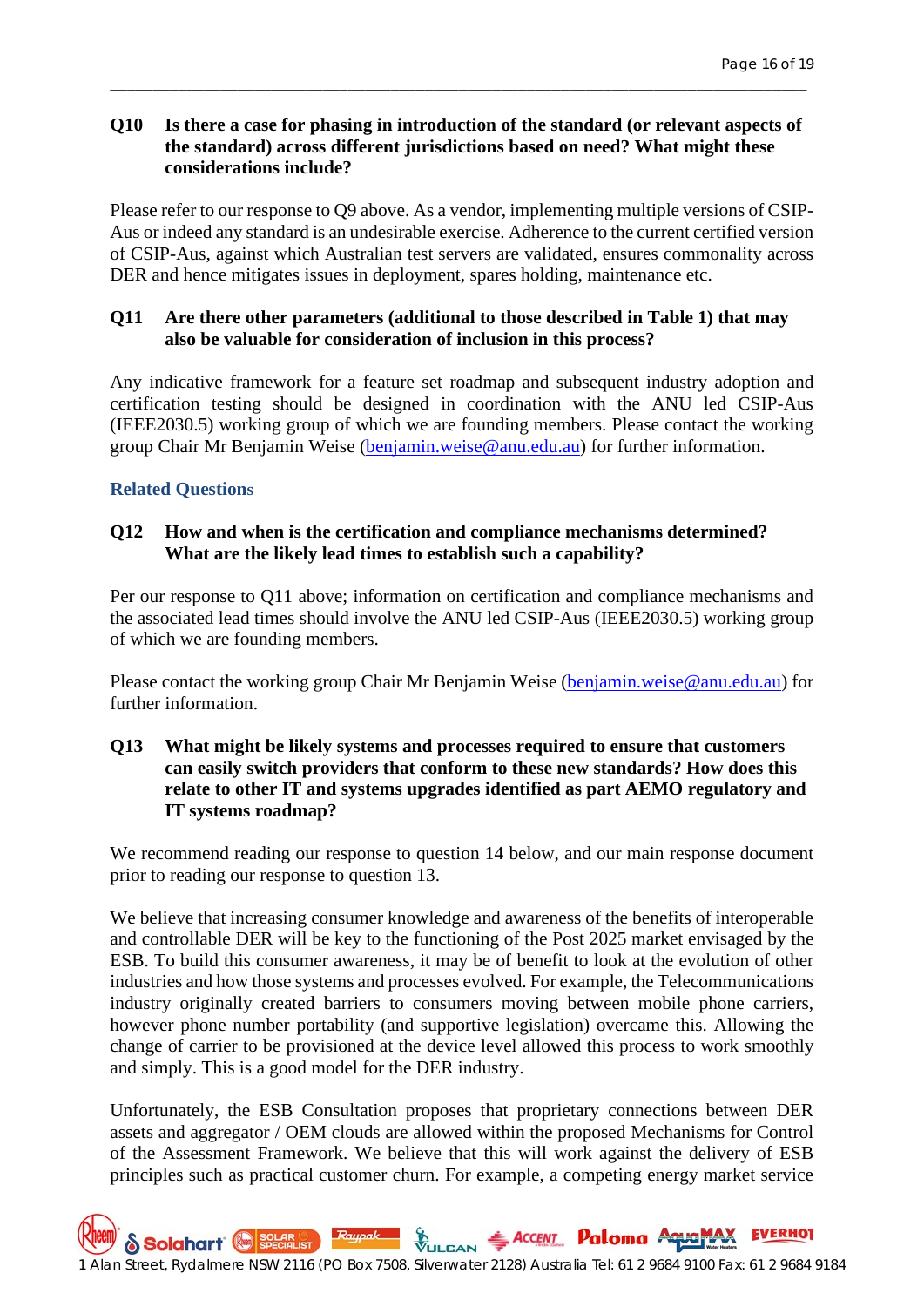provider must gain access to the aggregator / OEM cloud to control the DER asset. Simply specifying that the DSO/DNSP interface to the aggregator / OEM cloud must conform to a CSIP-Aus does not solve the commercial issues that may arise if the aggregator / OEM seeks to maintain a walled garden approach to the DER asset.

\_\_\_\_\_\_\_\_\_\_\_\_\_\_\_\_\_\_\_\_\_\_\_\_\_\_\_\_\_\_\_\_\_\_\_\_\_\_\_\_\_\_\_\_\_\_\_\_\_\_\_\_\_\_\_\_\_\_\_\_\_\_\_\_\_\_\_\_\_\_\_\_\_\_\_\_\_\_\_\_\_\_

The only solution to this problem is to mandate that open standards based physical interfaces (Ethernet/RS485) and open standards-based communications protocols (with fully featured monitoring and control access) be supported by/at the DER asset. By decoupling the DER asset from the aggregator/OEM cloud, the consumer can freely leverage their use of the DER asset in a way of their choosing. This does not preclude an OEM having a secondary path to the DER asset for maintenance and support arrangements.

Adopting the above approach, which is proven in other markets, will drastically reduce costs by harmonising systems and processes associated with switching energy market services providers. Driving interoperability and commonality in control functionality across similar types of DER will also provide for better outcomes in the integration of DER into the AEMO regulatory and IT systems roadmap.

# **Q14 Are there other cross-cutting issues that stakeholders consider need to be raised and explored as part of this policy assessment?**

We mostly agree with the list of technical features to be assessed as detailed in Section 3.1 of ESB Consultation, however as we have detailed in specific responses to previous questions and in our detailed main response (and included configuration diagrams) we do not believe that the assessment framework can deliver on the ESB principles in its current form.

Proper design of an end-to-end architecture for the control and orchestration of DER (load and generation) at a site to enable future market directions such as Dynamic Operating Envelopes, customer DER asset churn, and firmness / predictability in the dispatch of customer DER for grid services supporting grid security of supply requires a bottom up design approach. Ensuring the foundation, (the site DER load and generation) can be orchestrated successfully delivers the aforementioned capabilities and hence the ESB principles.

As we have detailed throughout our response, with configuration examples and supporting information derived from thousands of mixed DER sites across the NEM and WEM, interoperability of DER (load and generation) is the foundation that the Assessment Framework must and should be built on.

In Section 3.1 Technical features to be assessed, Mechanisms for Control has been the primary focus of our response. We disagree with the first half of the statement that "These protocols may be via an aggregators proprietary API / language..." but agree with the second option of "…standardised based on IEEE2030.5" (CSIP-Aus.)

The Mechanisms for Control of the Assessment Framework must mandate a foundational requirement that open standards based physical interfaces (Ethernet or RS485), and open standards-based protocols are supported by all DER for the Mechanisms for Control under the Assessment Framework to deliver on the ESB principles.

If modifying the Mechanisms for Control to ensure interoperability at the DER is not an outcome of the ESB Consultation, then the current situation in the market where consumers are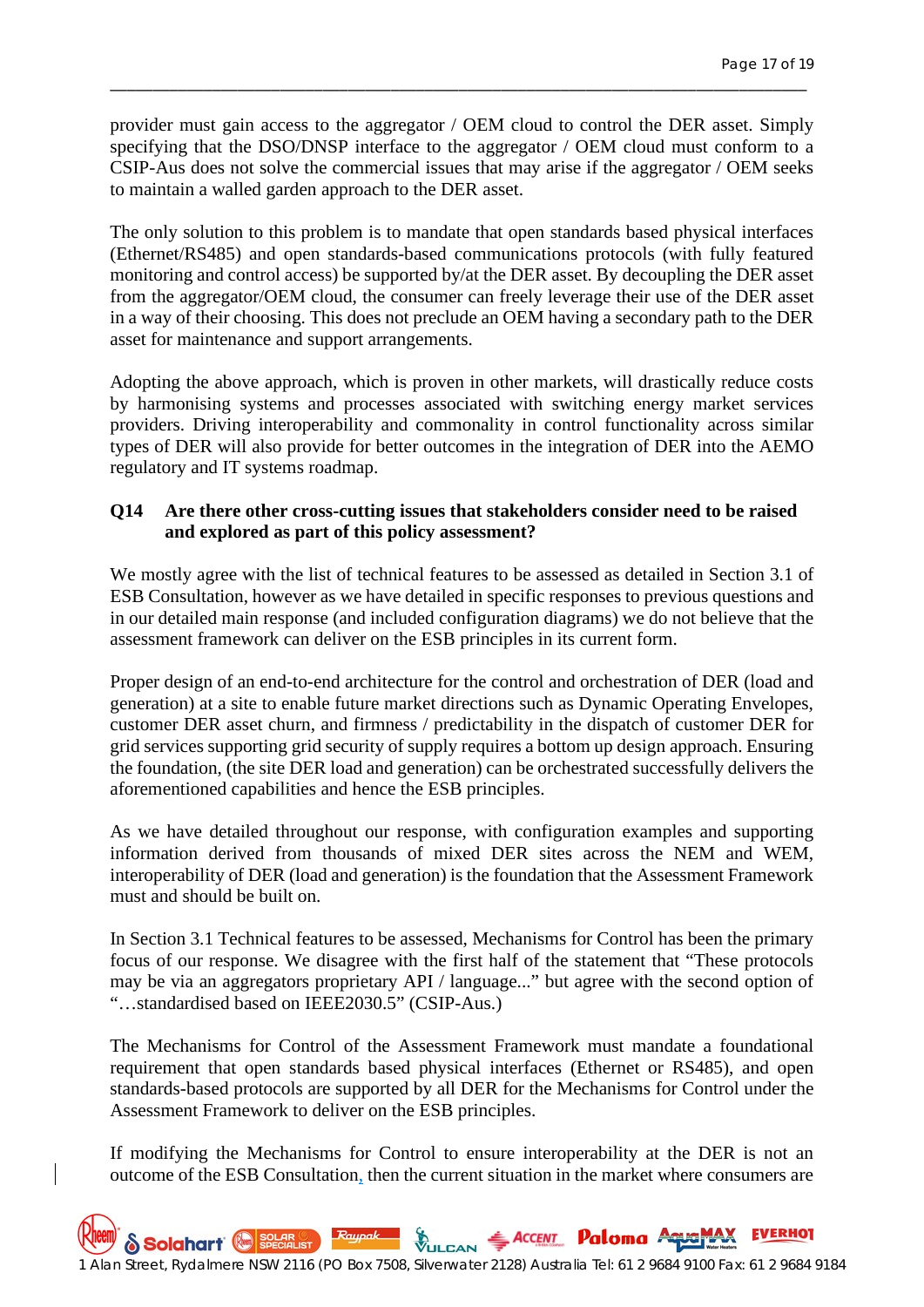locked in will continue. Consumers will be unable to churn, DOE cannot be implemented by DNSPs at the NMI, and grid security of supply will deteriorate as further closed DER is deployed.

\_\_\_\_\_\_\_\_\_\_\_\_\_\_\_\_\_\_\_\_\_\_\_\_\_\_\_\_\_\_\_\_\_\_\_\_\_\_\_\_\_\_\_\_\_\_\_\_\_\_\_\_\_\_\_\_\_\_\_\_\_\_\_\_\_\_\_\_\_\_\_\_\_\_\_\_\_\_\_\_\_\_

**Q15 The burden of compliance with implementing the technical standards will fall in the immediate term on the vendors across the solar and storage industry. In the medium term, the upfront and operational costs for compliance will likely be passed back to customers via Traders (retailers and aggregators). What are the key issues for retailers in ensuring this can be delivered at low cost? Are there aspects of the feature sets that have significant cost implications? Is there merit in staging the introduction of functionality over time?** 

In our experience the vast majority of PV inverters and battery inverters support Sunspec Modbus or published variants as their open communications platform. However, some major brands do not support open local interfaces. This must be addressed under the Assessment Framework within the Mechanisms for Control.

Where the DER is a PV or battery inverter with only 1 active DER under control at a site, then there is a case for CSIP-Aus compliance. Once there are multiple active DER on a site, an edge gateway must be introduced (along with NMI level metering). Control of the PV inverter and/or battery inverter and other DER (load and generation) needs to come via the site edge gateway to enable site orchestration, whole of site churn, and coordination in the support of grid services. In this scenario a local open protocol (typically Sunspec Modbus based) is more appropriate. (Refer California Rule 21).

We see looming issues for retailers, aggregators and DNSPs in the low-cost delivery of site wide orchestration of DER (not only PV inverters and battery inverters but also flexible load). The only way for this to be addressed is through mandating that DER supports open, standards based local physical interfaces, and open standards-based protocols giving access to fully featured monitoring and control of the DER.

We do not foresee any large compliance costs in providing for the above as most modern DER devices are supplied with physical or Wi-Fi interfaces and also support remote software updates for product maintenance and enhancements. The most pressing issue to resolve is that of DER that does not offer local access via open standards-based communications protocols. Given that all of these devices are capable of remote software updates, enabling existing DER with the standards-based communications protocols is not an expensive or difficult exercise.

As we mentioned in our response to Q10 above, the interface that enables site churn, (i.e., between the DSO/DNSP and/or aggregator and the site e.g. CSIP-Aus) is the one that requires careful consideration. Implementing multiple versions of CSIP-Aus (or indeed any standard) is an undesirable exercise where churn is the end game. Adherence to the current certified version of CSIP-Aus, against which Australian test servers are validated, ensures commonality across customer sites and hence mitigates issues in deployment, spares holding, maintenance etc.

Aggregators, particularly energy retailers, have significant opportunities to create value for their customers based on control of residential DER. The profitability from services such as FCAS and wholesale energy market price arbitrage is profitable when considering the operational